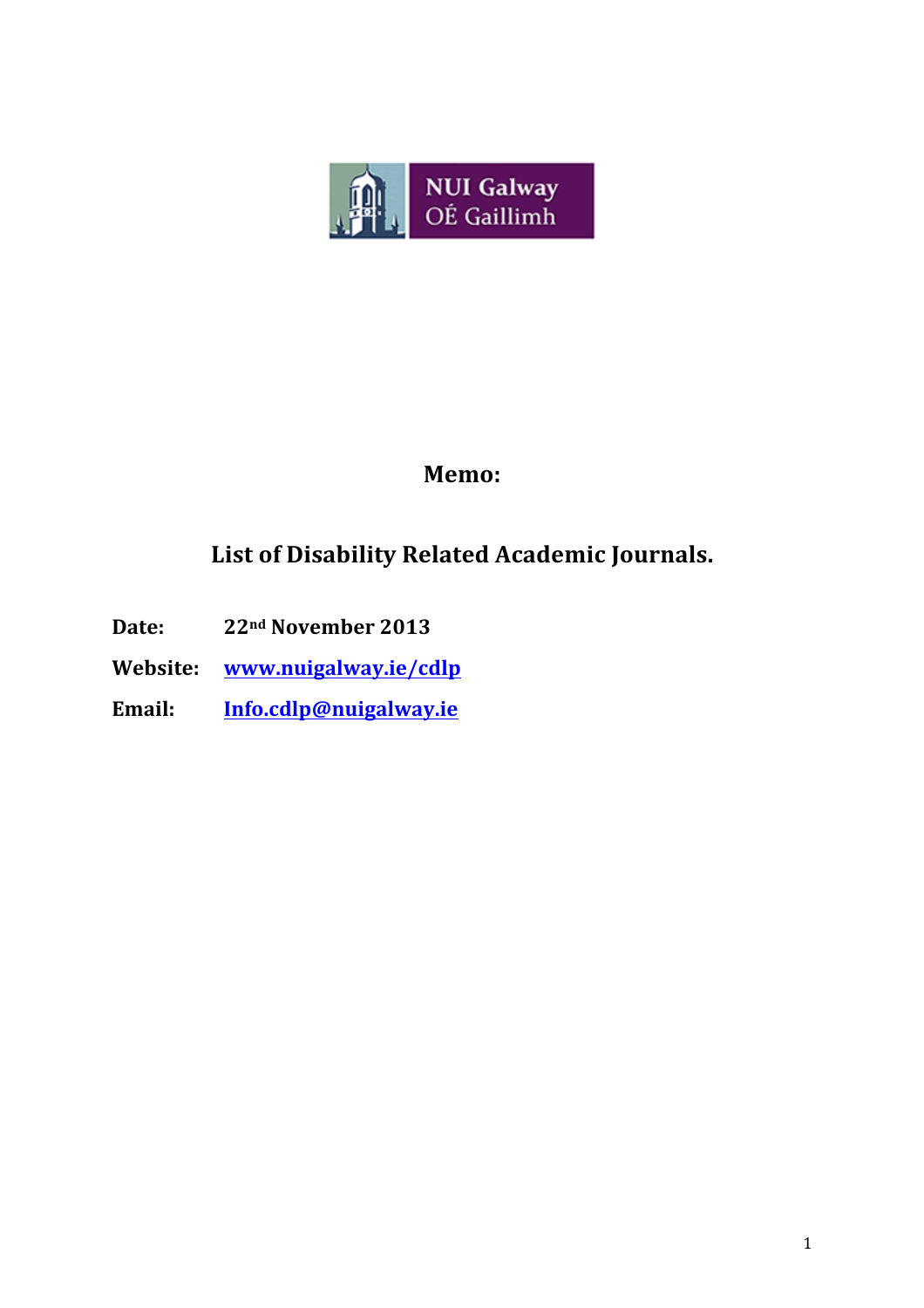### **Contents**

- **1.** Purpose of this Memo
- 2. **Structure of the Memo.**
- **3. Journals!by!Theme**
	- A: Disability Studies.
	- B: Disability Area Studies (e.g., Europe).
	- D: Intellectual disability.
	- E: Medical/Rehabilitation and disability.
	- F: Mental Health Law and Policy.
	- G: Accessibility.

### **1.** Purpose of this Memo.

The purpose of this memo is to bring together a listing of academic journals on disability.

This document is intended to show the reader, at a glance, what journals are available in the field. This document is aimed to facilitate research and to show the reader the range of journals he or she could submit articles to, and to highlight the impact factors of journals, where available, that may be relevant if submitting articles for publication.

This list describes where the journals are available online to all users. Additionally it covers what is available to NUI Galway students and staff, whether in hardcopy in the main University Library, online via the NUI Galway data portals or in the CDLP research library.

This is an organic document that will grow and expand and we depend on inputs from you to help keep it current. As a first effort it will inevitably have gaps. Please have patience while we fill those gaps with your contributions.

We like to hear from you. Please email  $info.cdlp@nuigalway.ie with$ comments/amendments/updates that you feel are needed in this document.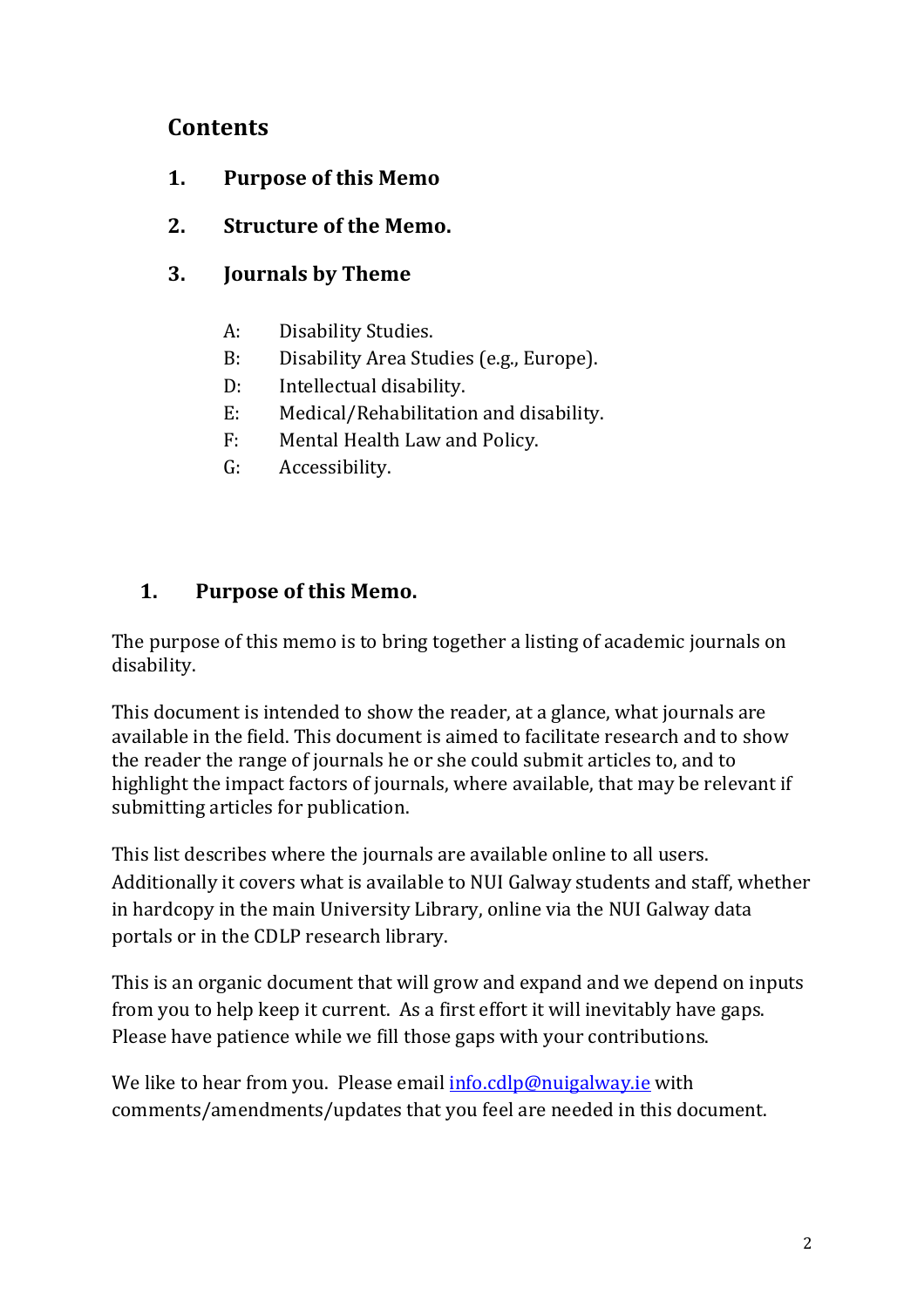### **2. 2. Structure of this Memo.**

The list is organized by theme. The themes are broad and several journals can fit into different themes. But for the sake of convenience and clarity the following themes are used:

- A: Disability Studies.
- B: Disability Area Studies (e.g., Europe).
- D: Intellectual disability.
- E: Medical/Rehabilitation and disability.
- F: Mental Health Law and Policy.
- G: Accessibility.

Within each theme, each journal is described under the following headings:

- *Name of Journal* 
	- o **Publisher:!**

This describes what publishing house prints the journal

#### o **Available!from:!**

This describes the date the journal was first released and states if the journal is still in publication.

#### o **Main!areas:!**

This describes the main topics covered by the journal  $-$  this information is taken from the official descriptions of the journal, by the publisher.

#### o **Website:!**

This will bring the reader to the home page of the journal. Many of these journals can be accessed by their website and without the need for a portal.

#### o **Impact!factor:!**

A journal's impact factor is based on how often articles published in that journal during the previous two vears (e.g.  $2008$  and  $2009$ ) were cited by articles published in the most recent year for which JCR data is available i.e. 2010. Therefore a journal with a high impact factor indicates that articles in that journal have been cited frequently by other articles. This can be an indication of how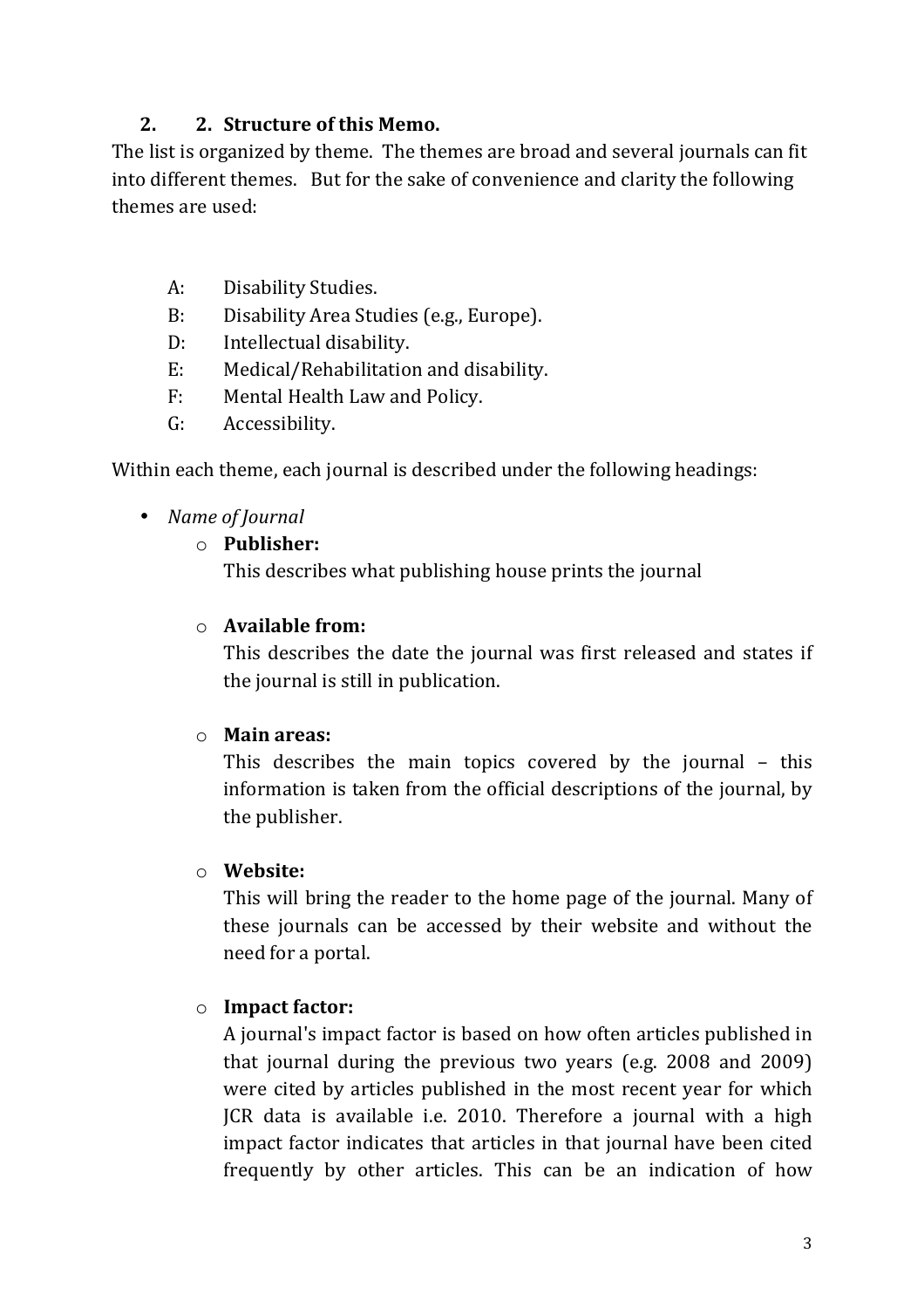prestigious a journal is in its field.<sup>1</sup> This may be important if the reader intends to publish an article in a high ranking journal.

### o **Availability in the NUIG main library:**

Hardcopy – This section describes if the journal is available in hard copy in the NUIG library.

Soft copy: This section describes if the journal via a specific portal on the library database website.

# o **Availability in the CDLP library:**

This describes if the journal is available in hard copy in the CDLP Library.

*\*Note for NUIG users* - To access the database portals mentioned below, ensure you are signed into your NUIG library account to ensure full access via the Main library website - click here to access the Library Website.

### **3. Journal Listing by Theme.**

# **A.!Disability!Studies**

- *Disability%and%Society*
	- o Publisher: Taylor & Francis.
	- $\circ$  Available: 1994 present.
	- o Main!Areas: Disability;!Disability!Studies;!Education;! Inclusion! and Special Educational Needs; Medical Sociology; Social Sciences; Sociology & Social Policy; Sociology of Education.
	- o Website: http://www.tandfonline.com/toc/cdso20/current#.UneryLxu  $pvQ$  (This website can be used outside of the library portals.)A
	- o Impact factor: 1.330
	- $\circ$  Available online via the NUIG library website, via portal: Taylor & Francis Journals Complete.

<sup>!!!!!!!!!!!!!!!!!!!!!!!!!!!!!!!!!!!!!!!!!!!!!!!!!!!!!!!!!!!!</sup> <sup>1</sup> Source: James Hardiman Library

Impact factor tables are available through the Journal Citation Reports database on the NUIG Library.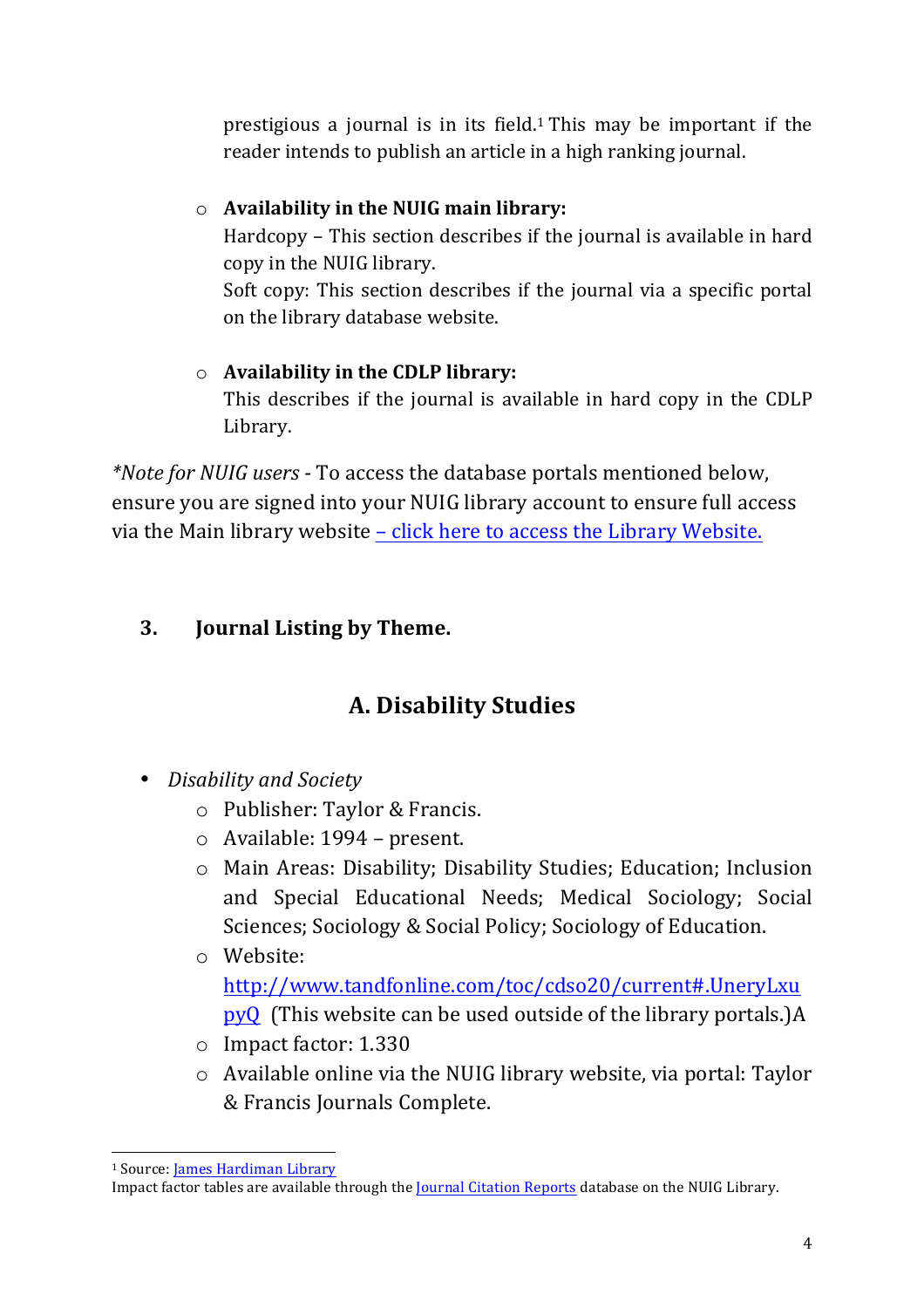- $\circ$  Not available in the CDLP library.
- Disability Studies Quarterly
	- o Publisher: Society for Disability Studies.
	- $\circ$  Available: 2000 present.
	- o Main Areas: Disability; Disability Studies.
	- $\circ$  Website: http://dsq-sds.org/ (This website can be used outside of the library portals.)
	- $\circ$  Not available in hard copy. Available online via the NUIG library website, via portal: Taylor & Francis Journals Complete.
	- $\circ$  Not available in the CDLP library.
- *Disability & Society* (formerly *Disability, Handicap & Society*)
	- o Publisher: Taylor & Francis.
	- $\circ$  Available: 1994 present (Disability & Society), (Disability, Handicap & Society (1986 - 1993))
	- $\circ$  Main Areas: human rights, discrimination, definitions, policy and practices.
	- o Website:

http://www.tandfonline.com/loi/cdso20#.Une4I7xupyQ!!!

(This website can be used outside of the library portals.)

- $\circ$  Impact factor: 1.330.
- $\circ$  Not available in hard copy. Available online via the NUIG library website, via portal: Taylor & Francis Journals Complete.
- $\circ$  Not available in the CDLP library.
- *International journal of disability, development, and education* 
	- o Publisher: Routledge.
	- $\circ$  Available: 2003 present.
	- o Main Areas: education and development.
	- o Website:

http://www.tandfonline.com/action/journalInformation?show =aimsScope&journalCode=cijd20#.UnfJN7xupyQ!!!(This! website can be used outside of the library portals.)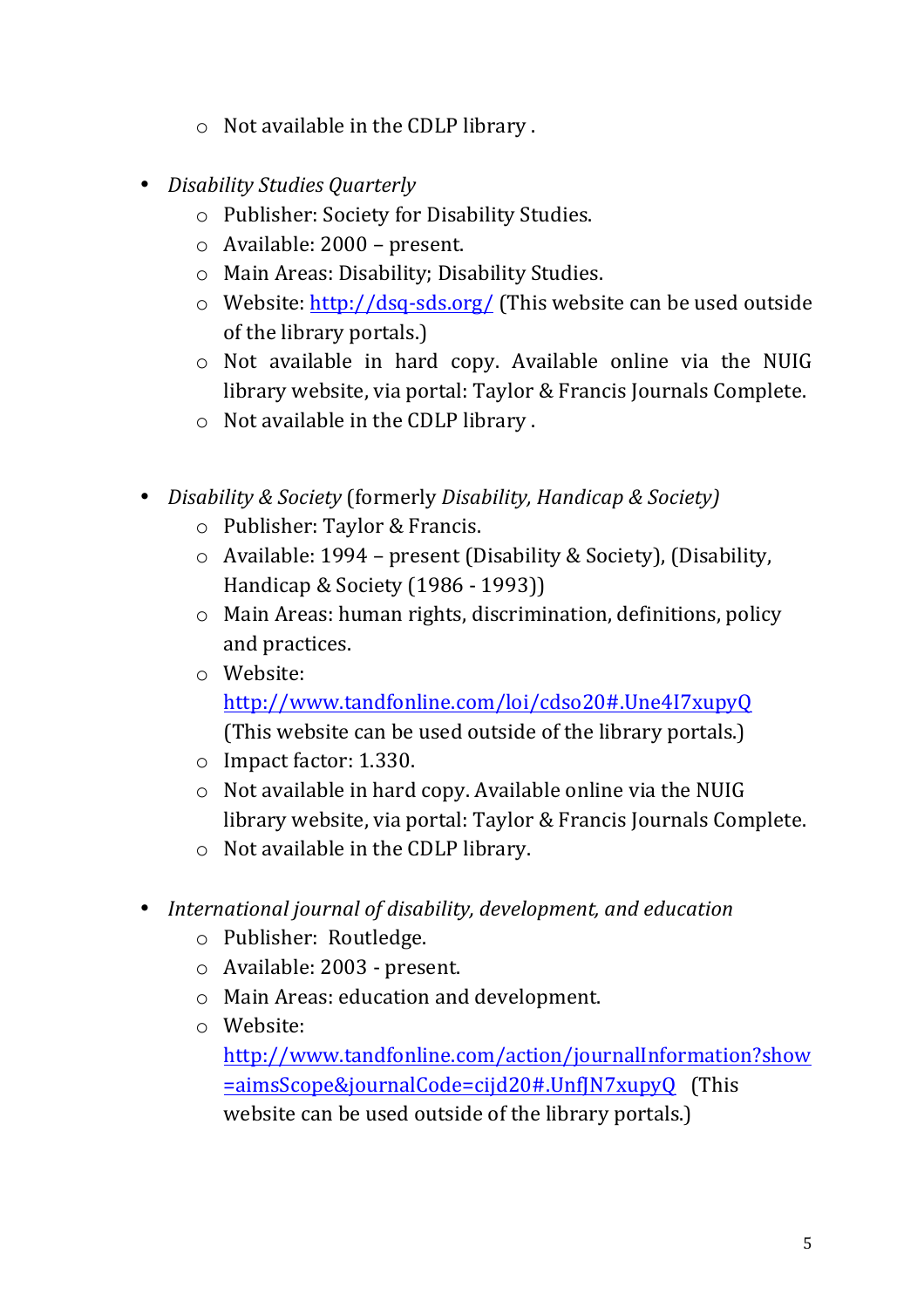- $\circ$  Not available in hard copy. Available online via the NUIG library website, via portal: EBSCOhost Academic Search Complete.
- $\circ$  Not available in the CDLP library.
- *Journal%of%Disability%Policy%Studies*
	- o *Publisher:%*Hammill!Institute!on!Disabilities!and!SAGE.
	- $\circ$  Available: 1990 present.
	- $\circ$  Main Areas: ethics, policy, and law related to individuals with disabilities.
	- o Website:  $\frac{http://dps.sagepub.com/}{http://dps.sagepub.com/}$  (This website can be used outside of the library portals.)
	- $\circ$  Impact factor: 0.644.
	- $\circ$  Not available in hard copy. Available online via the NUIG library website, via portal EBSCOhost Academic Search Complete.
	- $\circ$  Not available in the CDLP library.
- *Journal of literary & cultural disability studies* 
	- o Publisher: Liverpool University Press.
	- $\circ$  Available: 2007 present.
	- o Main! Areas: interdisciplinary! of! literary! studies,! cultural! studies, and disability studies.
	- o Website: http://jlcds.liverpooluniversitypress.co.uk/ (This website can be used outside of the library portals.)
	- $\circ$  Not available in hard copy. Available online via the NUIG library website, via portal: EBSCOhost Academic Search Complete.
	- $\circ$  Not available in the CDLP library.
- *Journal%of%religion,%disability%&%health*
	- o Publisher: Taylor & Francis.
	- o Available: 1994 present.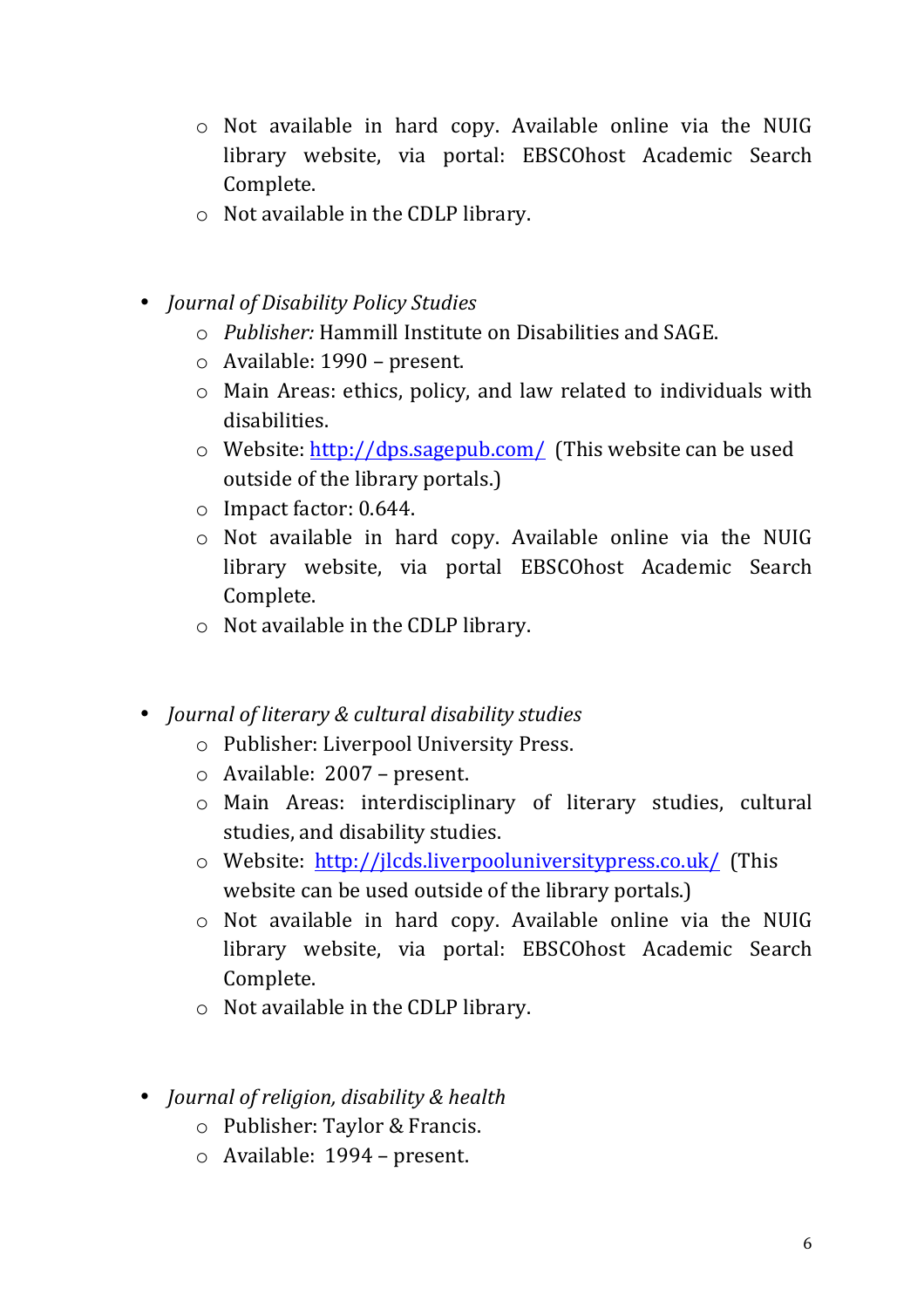- $\circ$  Main Areas: ethical, moral, and spiritual issues.
- o Website: http://www.tandfonline.com/loi/wrdh20#.UnoW\_rxupyQ!! (This website can be used outside of the library portals.)
- o Not available in hard copy. Available online via the NUIG library website, via portal Taylor & Francis Journals Complete.
- $\circ$  Not available in the CDLP library.
- *Research in Social Science and Disability* 
	- $\circ$  Publisher: Emerald.
	- $\circ$  Available: 2000 present.
	- o Main Areas: Disability and society.
	- o Website:
		- http://www.emeraldinsight.com/books.htm?issn=1479-3547 (This website can be used outside of the library portals.)
	- $\circ$  Not currently in the NUIG main library.
	- $\circ$  Not available in the CDLP library.
- *Tizard%Learning%Disability%Review%*
	- $\circ$  Publisher: Emerald.
	- o Available: 1996 present.
	- o Main Areas: Learning disability.
	- o Website:

http://www.emeraldinsight.com/products/journals/journals. htm?id=tldr (This website can be used outside of the library portals.)

- $\circ$  Not currently in the NUIG main library.
- $\circ$  Not available in the CDLP library.

## **B. Disability Area studies/Regional Disability**

- *African Yearbook on Disability Rights* 
	- o Publisher: Centre for Human Rights, University of Pretoria.
	- $\circ$  Available from: 2013.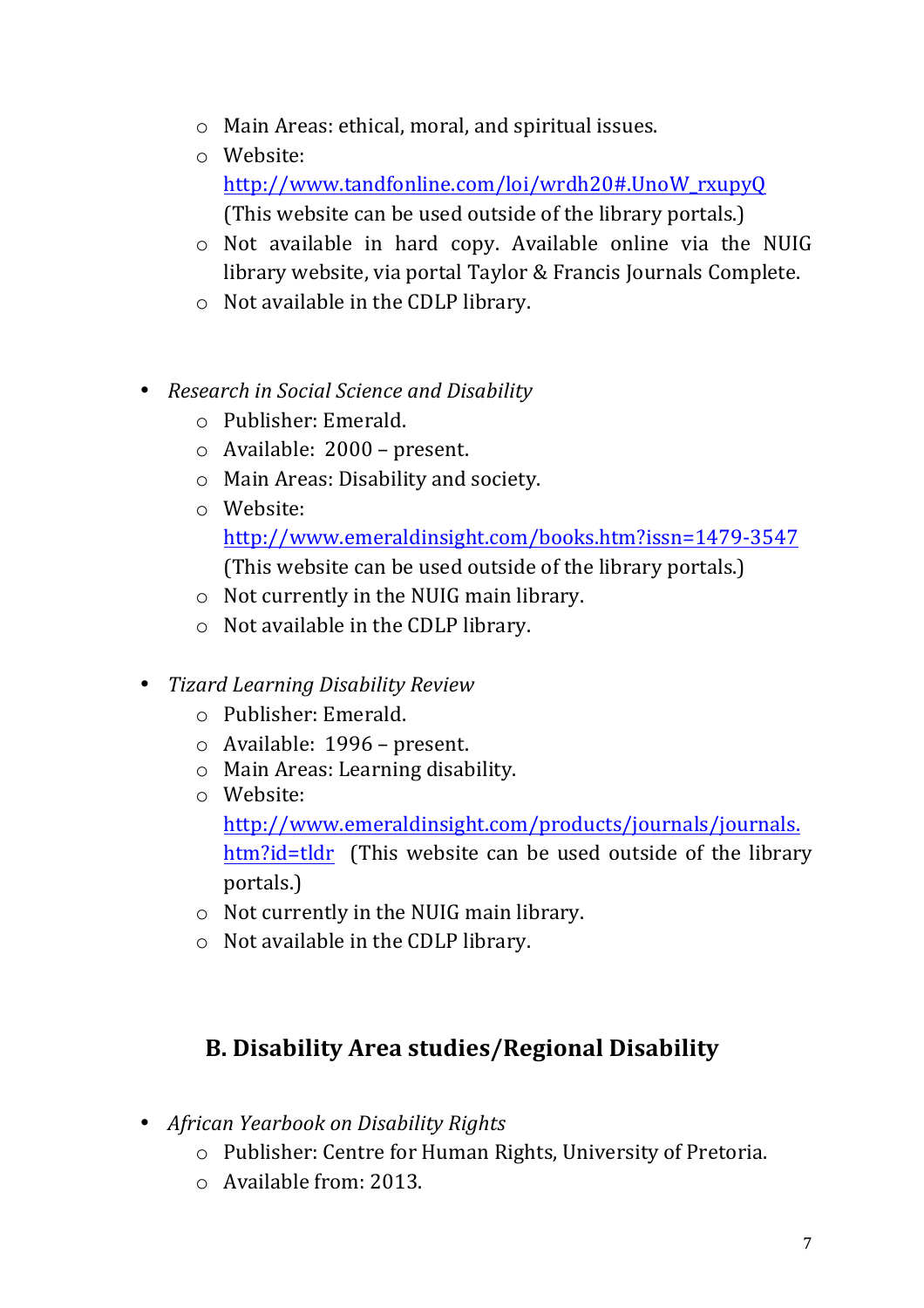- $\circ$  Main areas: disability law in Africa.
- o Website http://www.osisa.org/books/law/regional/african\_ disability-rights-yearbook
- $\circ$  The entire text is available online at the above address.
- $\circ$  Not currently in the NUIG main library.
- $\circ$  Not currently in the CDLP library.
- *ALTER European Journal of Disability Research / Revue Européenne de%Recherche%sur%le%Handicap*
	- $\circ$  Publisher: Elsevier.
	- $\circ$  Issues available: 2007 to present.
	- $\circ$  Main areas: cross-discipline disability, sociology, anthropology, psychology etc.
	- o Website: https://www.elsevier.com/journals/alter-europeanjournal-of-disability-research-journal-europeen-de-recherchesur-le-handicap/1875-0672 (This website can be used outside of the library portals.)
	- $\circ$  Not available in hard copy. Available online via the NUIG library website, via portal: Elsevier ScienceDirect Complete.
	- $\circ$  Not available in the CDLP library.
- *European%Yearbook%of%Disability%Law*
	- o Publisher: Intersentia.
	- o Available: 2009- present.
	- $\circ$  Main Areas: European disability law and policy.
	- o Website: http://www.nuigalway.ie/cdlp/yearbook.html!!!(This! website can be used outside of the library portals.)
	- $\circ$  Available in the NUIG library.
	- $\circ$  Available in the CDLP library.
- *Scandinavian%Journal%of%Disability%Research*
	- o Publisher: Routledge.
	- o Available: 1999– present.
	- o Main Areas: Educational, Sociological, Socio-psychological. Historical, Legal, Economical, Socio-medical.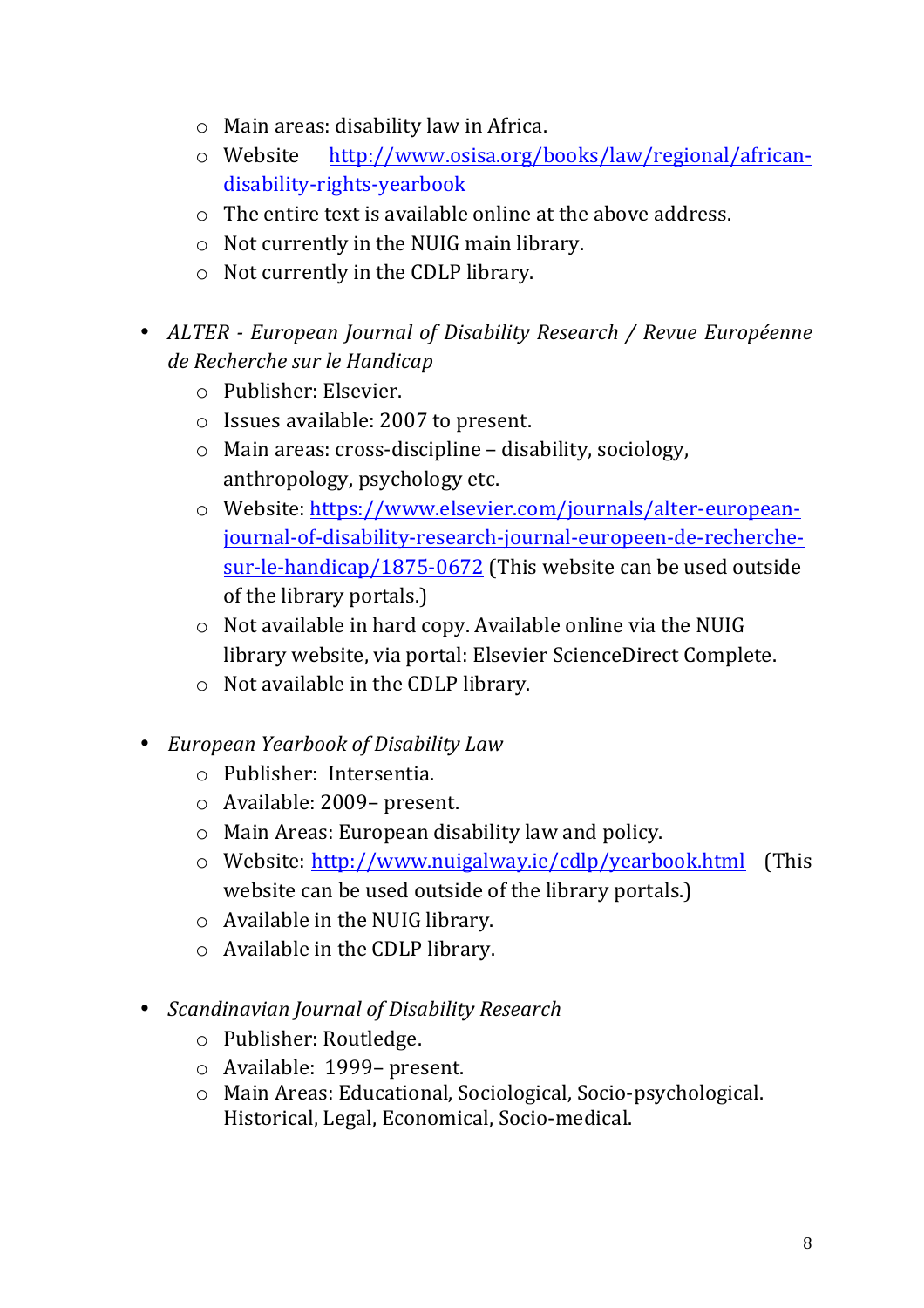o Website:

http://www.tandfonline.com/loi/sjdr20#.Un0R6r9nKUc!!! (This website can be used outside of the library portals.)

- $\circ$  Not available in hard copy. Available online via the NUIG library website, via portal: EBSCOhost Academic Search Complete.
- $\circ$  Not available in the CDLP library.

# **C.** Intellectual disability

- *Advances in Mental Health and Intellectual Disabilities* (Formerly known as Advances in Mental Health and Learning Disabilities)
	- $\circ$  Publisher: Emerald.
	- o Available from: 2007- present.
	- $\circ$  Main areas: Mental health, intellectual disabilities.
	- $\circ$  Website: http://www.emeraldinsight.com/journals.htm?issn=2044\_ 1282
	- $\circ$  Not currently in the NUIG main library.
	- $\circ$  Not currently in the CDLP library.
- *British%Journal%of%Learning%Disabilities*
	- o Publisher: Wiley & Sons.
	- $\circ$  Issues available: from 1997 to present.
	- $\circ$  Main areas: Intellectual disability.
	- o Website:

http://onlinelibrary.wiley.com/journal/10.1111/%28ISSN%2 91468-3156 (This website can be used outside of the library portals.)

- o Impact Factor: 0.291.
- $\circ$  Not available in hard copy. Available online via the NUIG library website via: Wiley Online Library 2012 Full Collection.
- $\circ$  Not available at the CDLP library.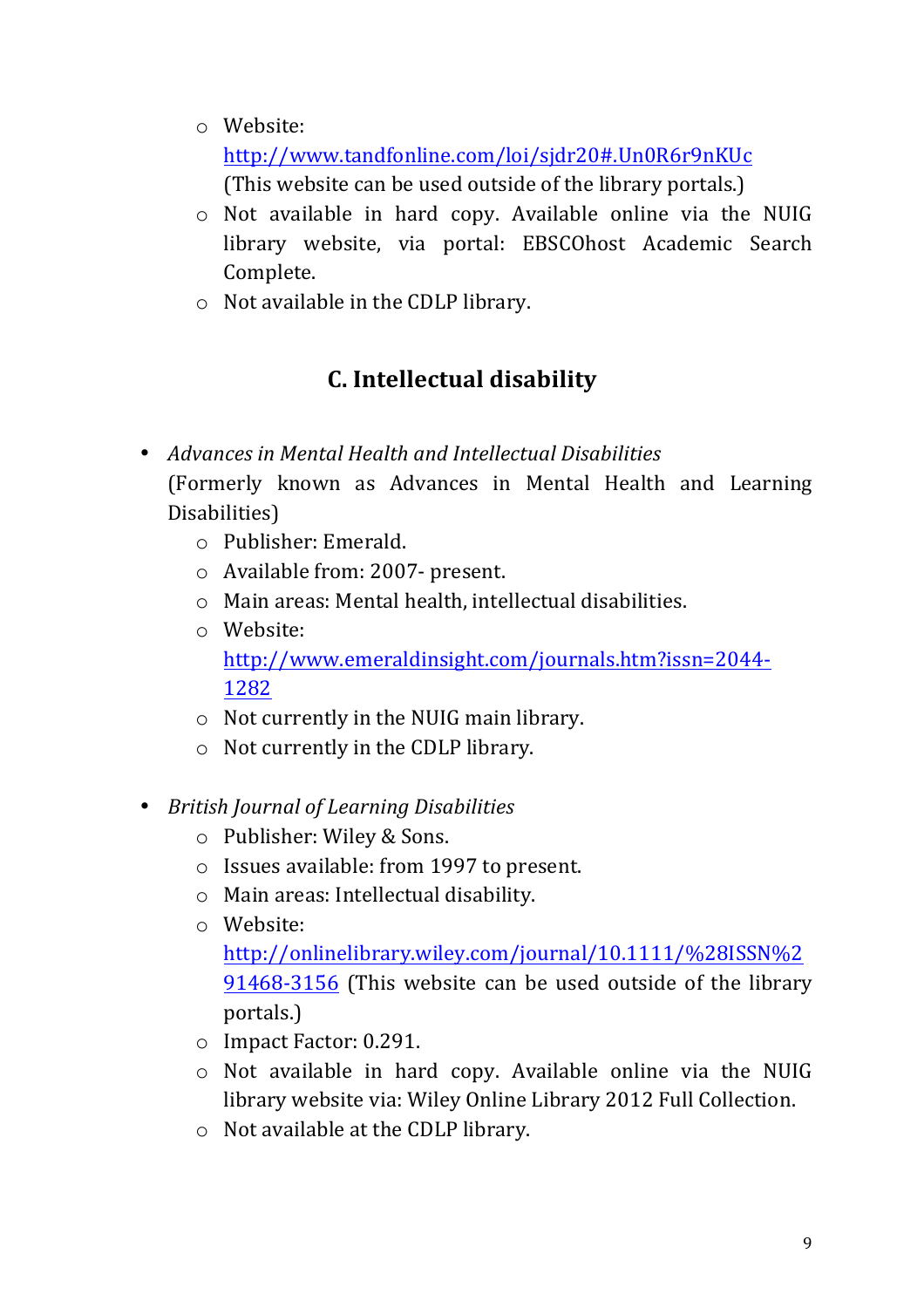- *Focus%on%Autism%and%Other%Developmental%Disabilities*
	- $\circ$  Publisher: Hammill Institute on Disabilities and SAGE.
	- o Available: 1986– present.
	- $\circ$  Main Areas: autism, education, training.
	- o Website: http://foa.sagepub.com/ (This website can be used outside of the library portals.)
	- $\circ$  Impact factor: 1.524.
	- $\circ$  Not available in hard copy. Available online via the NUIG library website, via portal: Full text available via EBSCOhost Academic Search Complete.
	- $\circ$  Not available in the CDLP library.
- *Journal of Applied Research in Intellectual Disabilities* 
	- o Publisher: Wiley & Sons.
	- $\circ$  Available: 1988 present.
	- $\circ$  Main Areas: Intellectual disability.
	- o Website:!
		- http://onlinelibrary.wiley.com/journal/10.1111/%28ISSN%2 91468-3148/issues (This website can be used outside of the library portals.)
	- o Impact factor: 1.098.
	- $\circ$  Not available in hard copy. Available online via the NUIG library website, via portal: EBSCOhost Academic Search Complete.
	- $\circ$  Not available in the CDLP library.
- *Journal of Intellectual & Developmental Disability (formerly known as the%Australia%and%New%Zealand Journal%of%Developmental%Disabilities)*
	- o Publisher: Informa Healthcare.
	- o Available: 1970 present.
	- $\circ$  Main Areas: intellectual and developmental disability.
	- $\circ$  Website: http://informahealthcare.com/loi/jid (This website can be used outside of the library portals.)
	- $\circ$  Impact factor: 1.810.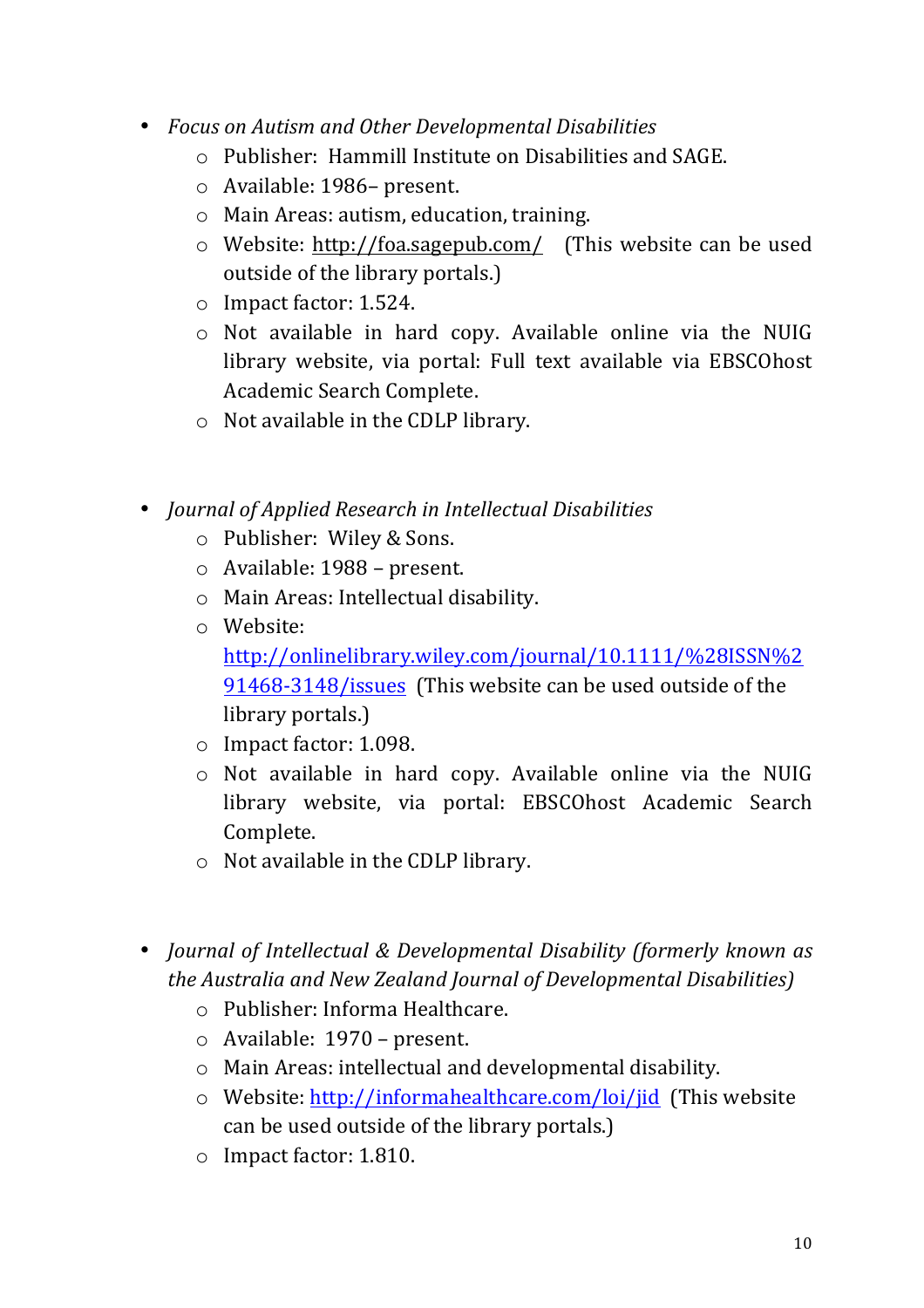- $\circ$  Not available in hard copy. Available online via the NUIG library website, via portal: EBSCOhost Academic Search Complete.
- $\circ$  Not available in the CDLP library.
- *Journal%of%Intellectual%Disabilities*
	- $\circ$  Publisher: SAGE.
	- $\circ$  Available: 1997 present.
	- $\circ$  Main Areas: intellectual and learning disability.
	- o Website: http://jid.sagepub.com/ (This website can be used outside of the library portals.)
	- $\circ$  Not available in hard copy. Available online via the NUIG library website, via portal: SAGE Complete.
	- $\circ$  Not available in the CDLP library.
- *Journal of Learning Disabilities* 
	- $\circ$  Publisher: Hammill Institute on Disabilities.
	- o Available: 1968 present.
	- $\circ$  Main Areas: learning disability and subjects such as maths, sciences.
	- $\circ$  Website: http://ldx.sagepub.com/ (This website can be used outside of the library portals.)
	- o Impact factor: 1.578.
	- $\circ$  Not available in hard copy. Available online via the NUIG library website, via portal: EBSCOhost Academic Search Complete.
	- $\circ$  Not available in the CDLP library.
- *Journal of Policy and Practice in Intellectual Disabilities* 
	- o Publisher:!Routledge.
	- $\circ$  Available: 2004 present.
	- o Main! Areas: mental! health,! policy,! intellectual,! disability,! developmental.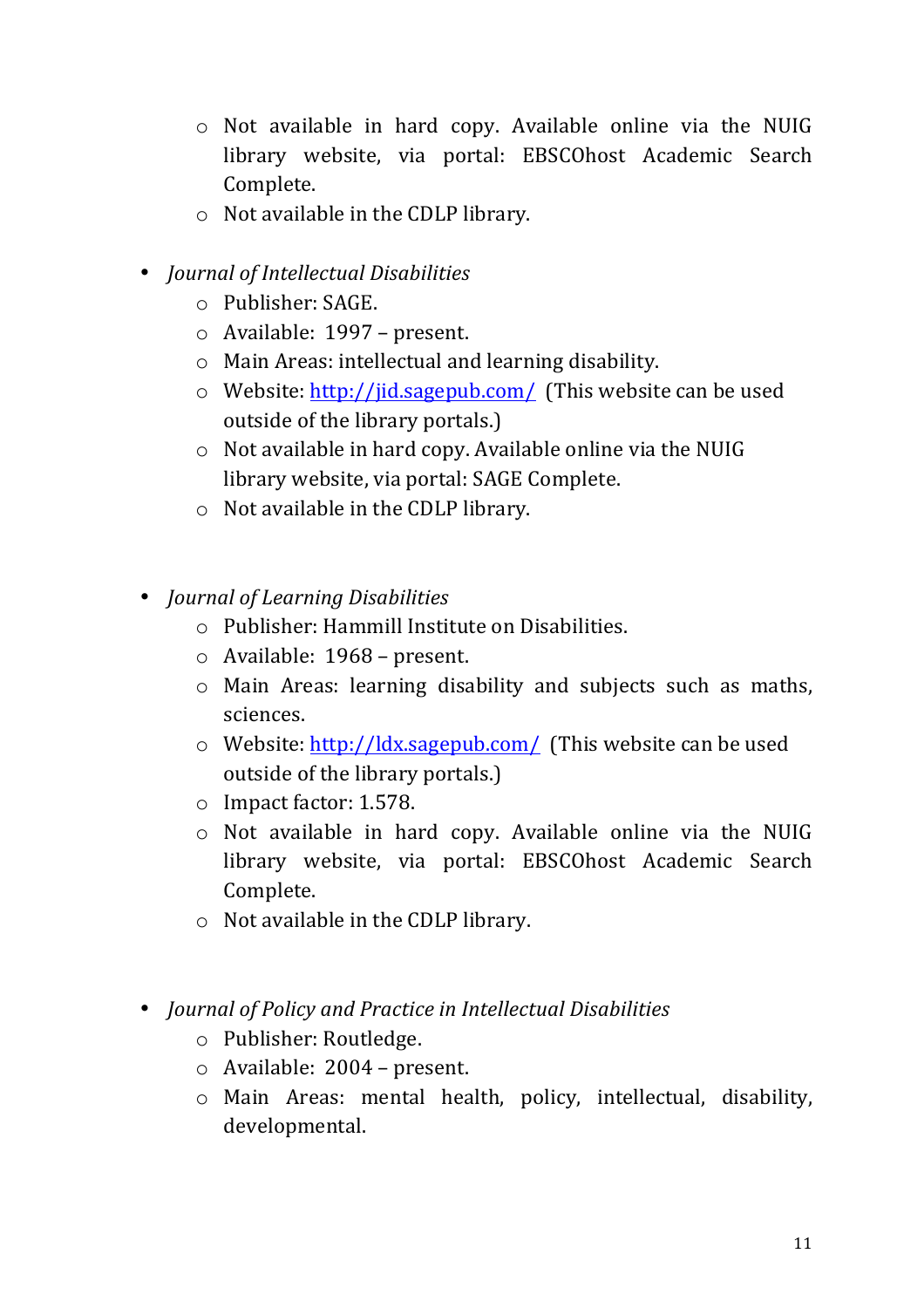- o Website:!
	- http://onlinelibrary.wiley.com/journal/10.1111/%28ISSN%2 91741-1130 (This website can be used outside of the library portals.)
- $\circ$  Impact factor: 0.803.
- $\circ$  Not available in hard copy. Available online via the NUIG library website, via portal Wiley Online Library 2012 Full Collection.
- $\circ$  Not available in the CDLP library.
- Learning Disability Quarterly
	- o Publisher: Routledge.
	- o Available: 1978 present.
	- $\circ$  Main Areas: learning disability, education.
	- $\circ$  Website: http://ldq.sagepub.com/ (This website can be used outside of the library portals.)
	- o Impact Factor: 0.429
	- $\circ$  Not available in hard copy. Available online via the NUIG library website, via portal: JSTOR Complete (from 1978 – 2004), EBSCOhost Academic Search Complete from (2001) onwards).
	- $\circ$  Not available in the CDLP library.

## **D.!Medical/Rehabilitation**

- *Disability & Health Journal* 
	- $\circ$  Publisher: Elsevier.
	- $\circ$  Available: 2008 present.
	- $\circ$  Main Areas: disability and health, quality of life, health conditions.
	- o Website: http://www.disabilityandhealthjnl.com/home (This! website can be used outside of the library portals.)
	- o Impact Factor: 1.385.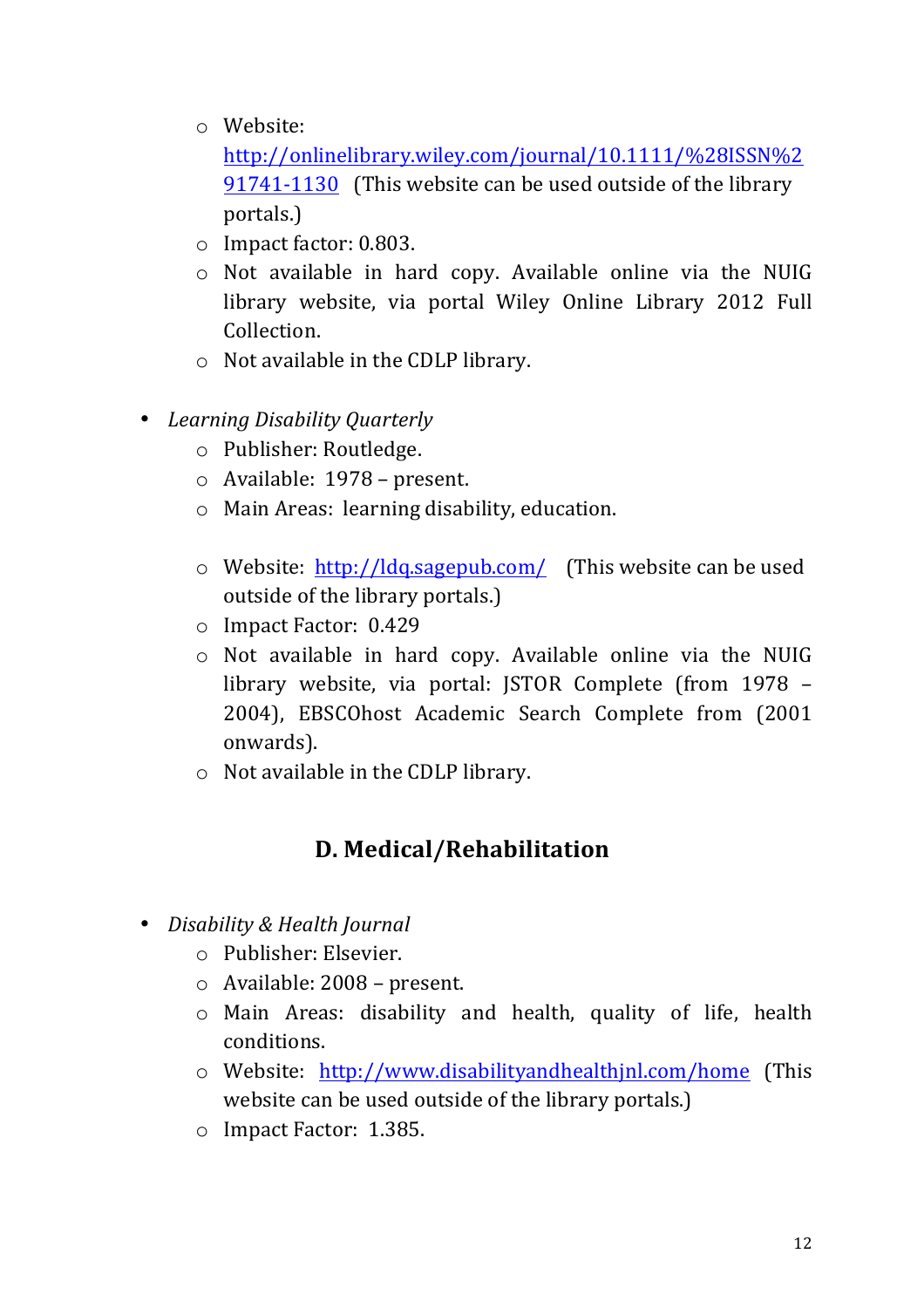- $\circ$  Not available in hard copy. Available online via the NUIG library website, via portal: Elsevier ScienceDirect Complete.
- $\circ$  Not available in the CDLP library.
- *Disability%and%Rehabilitation*
	- $\circ$  Publisher: Informa Healthcare.
	- $\circ$  Available: 1978 present.
	- $\circ$  Main Areas: rehabilitation science, practice and policy aspects.
	- $\circ$  Website: informahealthcare.com/loi/dre (This website can be used outside of the library portals.)
	- o Impact Factor: 1.828.
	- $\circ$  Not available in hard copy. Available online via the NUIG library website, via portal: EBSCOhost Academic Search Complete.
	- $\circ$  Not available in the CDLP library.
- *Disability%and%Rehabilitation%Assistance%Technology*
	- $\circ$  Publisher: Informa Healthcare.
	- $\circ$  Available: 2006 present.
	- $\circ$  Main Areas: rehabilitation science, practice and policy aspects, technological developments.
	- $\circ$  Website: http://informahealthcare.com/idt (This website can be used outside of the library portals.)
	- o Impact!Factor:!!1.828**.**
	- $\circ$  Not available in hard copy. Available online via the NUIG library website, via portal: EBSCOhost CINAHL Plus with Full Text (IReL).
	- $\circ$  Not available in the CDLP library.
- *International Journal of Disability Management Research* 
	- o Publisher: Cambridge University Press.
	- o Available: 1986– present.
	- $\circ$  Main Areas: prevention of injury and disability, occupational rehabilitation and employment of people with injury and disability.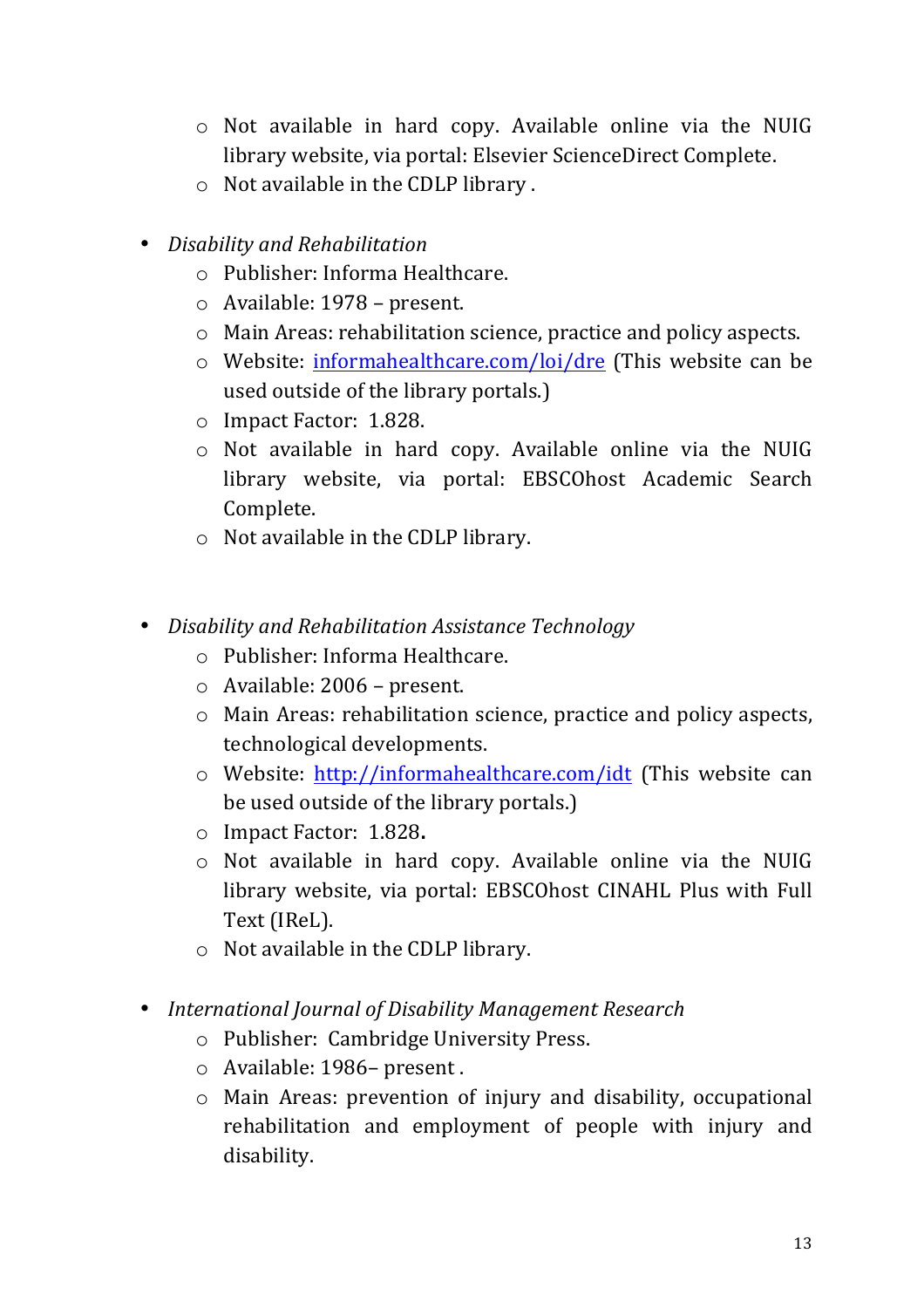o Website:

http://journals.cambridge.org/action/displayJournal?jid=IDM (This website can be used outside of the library portals.)

- $\circ$  Not available in hard copy. Available online via the NUIG library website, via portal: Cambridge University Press Current Complete.
- $\circ$  Not available in the CDLP library.
- *International journal of disability, community & rehabilitation (IJDCR)* 
	- o Publisher: International Disability Research Centre on Social and Economic Innovation.
	- $\circ$  Available: 2002 present.
	- o Main! Areas: intersection! of! disability,! community! and! rehabilitation.
	- $\circ$  Website: http://www.ijdcr.ca/ (This website can be used outside of the library portals.)
	- $\circ$  Not available in hard copy. Available online via the NUIG library website, via portal: Free E-Journals.
	- $\circ$  Not available in the CDLP library.
- *Journal of social work in disability & rehabilitation* 
	- o Publisher: Routledge.
	- $\circ$  Available: 2002 present.
	- $\circ$  Main Areas: rehabilitation, health and social care.
	- o Website:
		- http://www.tandfonline.com/loi/wswd20#.UnoY7rxupyQ!!! (This website can be used outside of the library portals.)
	- $\circ$  Not available in hard copy. Available online via the NUIG library website, via portal Taylor & Francis Journals Complete.
	- $\circ$  Not available in the CDLP library.
- Life span and disability
	- o *Publisher:* Cittá Aperta Edizioni.
	- o Available: 1998 present.
	- o Main! Areas: psychological,! social,! educational,! rehabilitative! and neuro psychological aspects of the human life span.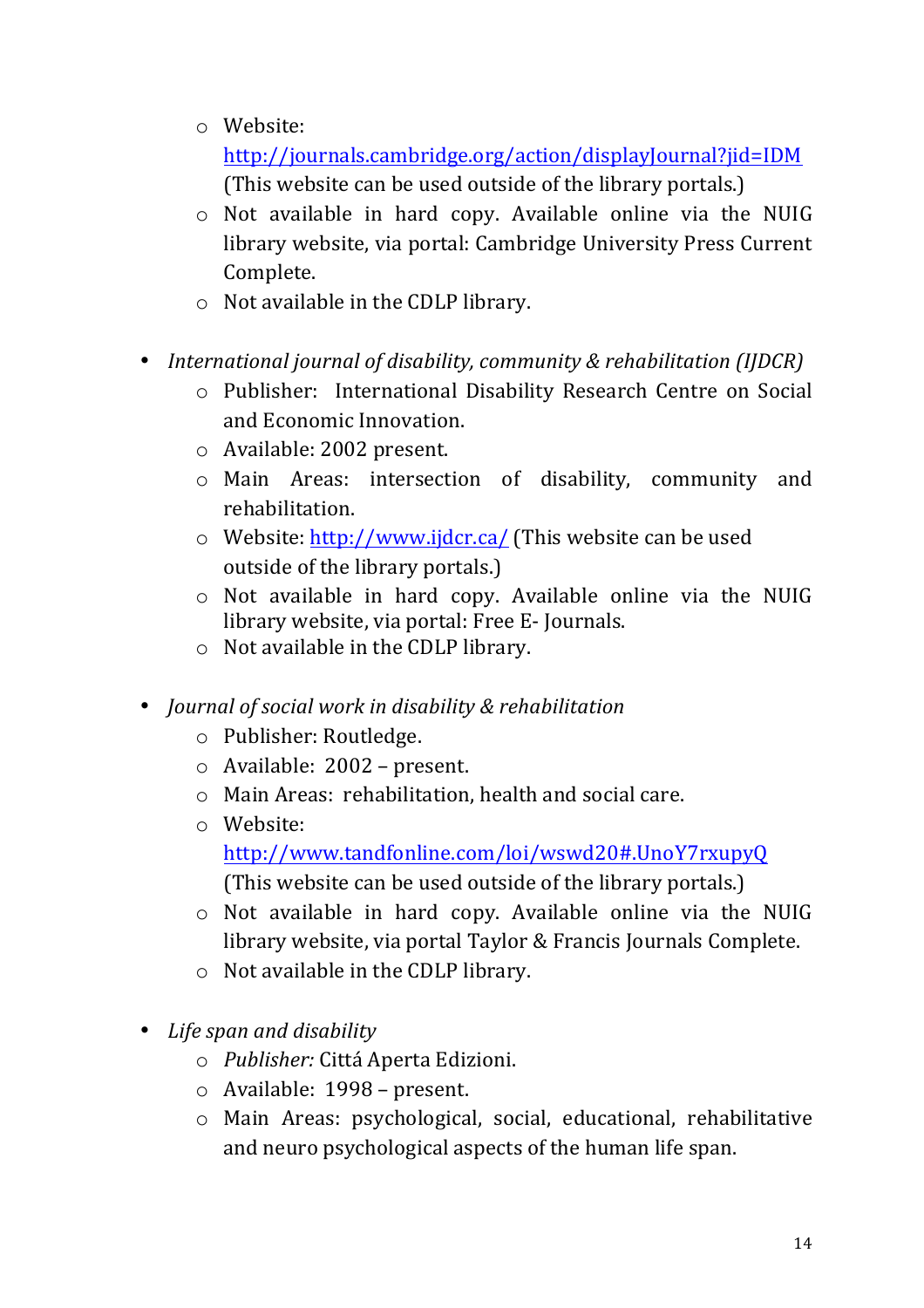- $\circ$  Website http://www.lifespan.it/ (This website can be used outside of the library portals.)
- $\circ$  Not available in hard copy. Available online via the NUIG library website, via portal DOAJ Directory of Open Access Journals.
- $\circ$  Not available in the CDLP library.
- *Sexuality and Disability* 
	- o Publisher: Routledge.
	- $\circ$  Available: 1978 present.
	- $\circ$  Main Areas: psychological and medical aspects of sexuality in relation to rehabilitation.
	- o Website: http://link.springer.com/journal/11195 (This website can be used outside of the library portals.)
	- $\circ$  Impact factor: 0.768.
	- $\circ$  Not available in hard copy. Available online via the NUIG library website, via portal: Springer Complete Collection.
	- $\circ$  Not available in the CDLP library.
- *Social%Care%and%Neurodisability*
	- $\circ$  Publisher: Emerald.
	- $\circ$  Available: 2010 present.
	- o Main Areas: social work, case management, social care, brain injury, neurodisability and neuroscience.
	- o Website: http://www.emeraldinsight.com/journals.htm?issn=2042\_ 0919 (This website can be used outside of the library portals.)
	- $\circ$  Not currently in the NUIG main library.
	- $\circ$  Not available in the CDLP library.

## **E. Mental Health law and policy**

• *Advances in Mental Health and Intellectual Disabilities*